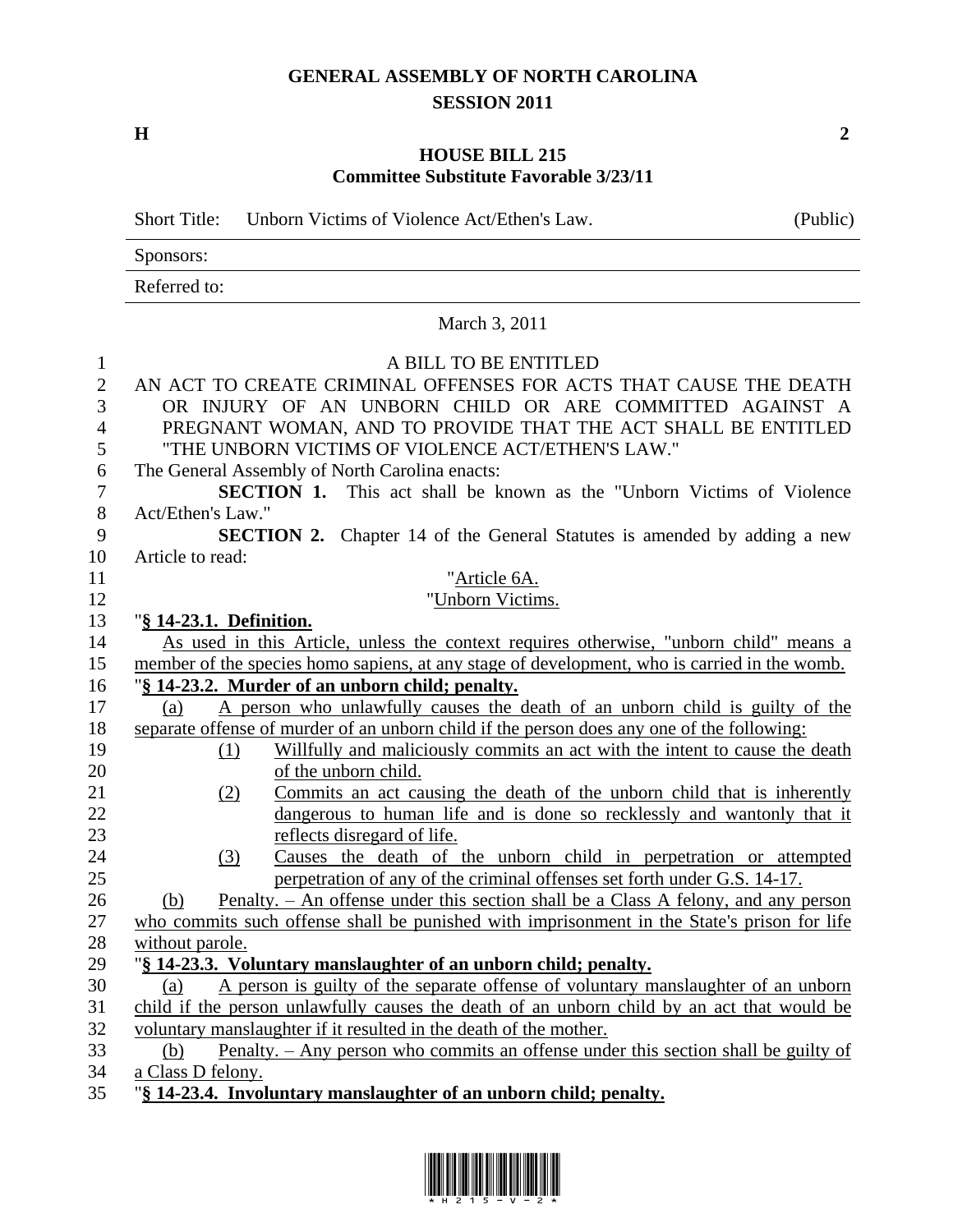|                  |                         | <b>General Assembly Of North Carolina</b>                                                                                                                    | <b>Session 2011</b> |  |
|------------------|-------------------------|--------------------------------------------------------------------------------------------------------------------------------------------------------------|---------------------|--|
| 1                | (a)                     | A person is guilty of the separate offense of involuntary manslaughter of an unborn                                                                          |                     |  |
| $\overline{2}$   |                         | child if the person unlawfully causes the death of an unborn child by an act that would be                                                                   |                     |  |
| 3                |                         | involuntary manslaughter if it resulted in the death of the mother.                                                                                          |                     |  |
| $\overline{4}$   | (b)                     | <u>Penalty. – Any person who commits an offense under this section shall be guilty of</u>                                                                    |                     |  |
| 5                | a Class F felony.       |                                                                                                                                                              |                     |  |
| $\boldsymbol{6}$ |                         | "§ 14-23.5. Assault inflicting serious bodily injury on an unborn child; penalty.                                                                            |                     |  |
| $\boldsymbol{7}$ | (a)                     | A person is guilty of the separate offense of assault inflicting serious bodily injury                                                                       |                     |  |
| $8\,$            |                         | on an unborn child if the person commits a battery on the mother of the unborn child and the                                                                 |                     |  |
| 9                |                         | child is subsequently born alive and suffered serious bodily harm as a result of the battery.                                                                |                     |  |
| 10               | (b)                     | For purposes of this section, "serious bodily harm" is defined as bodily injury that                                                                         |                     |  |
| 11               |                         | creates a substantial risk of death, or that causes serious permanent disfigurement, coma, a                                                                 |                     |  |
| 12               |                         | permanent or protracted condition that causes extreme pain, or permanent or protracted loss or                                                               |                     |  |
| 13               |                         | impairment of the function of any bodily member or organ, or that results in prolonged                                                                       |                     |  |
| 14               |                         | hospitalization, or causes the birth of the unborn child prior to 37 weeks gestation, if the child                                                           |                     |  |
| 15               |                         | weighs 2,500 grams or less at the time of birth.                                                                                                             |                     |  |
| 16               | (c)                     | Penalty. – Any person who commits an offense under this section shall be guilty of                                                                           |                     |  |
| 17               | a Class F felony.       |                                                                                                                                                              |                     |  |
| 18               |                         | "§ 14-23.6. Battery on an unborn child.                                                                                                                      |                     |  |
| 19               | (a)                     | A person is guilty of the separate offense of battery on an unborn child if the person                                                                       |                     |  |
| 20               |                         | commits a battery on a pregnant woman. This offense is a lesser-included offense of                                                                          |                     |  |
| 21               | G.S. 14-23.5.           |                                                                                                                                                              |                     |  |
| 22               | (b)                     | Penalty. $-$ Any person who commits an offense under this section is guilty of a                                                                             |                     |  |
| 23               | Class A1 misdemeanor.   |                                                                                                                                                              |                     |  |
| 24               | "§ 14-23.7. Exceptions. |                                                                                                                                                              |                     |  |
| 25               |                         | Nothing in this Article shall be construed to permit the prosecution under this Article of:                                                                  |                     |  |
| 26               | (1)                     | Acts which cause the death of an unborn child if those acts were lawful,                                                                                     |                     |  |
| 27               |                         | pursuant to the provisions of G.S. 14-45.1.                                                                                                                  |                     |  |
| 28               | (2)                     | Acts which are committed pursuant to usual and customary standards of                                                                                        |                     |  |
| 29               |                         | medical practice during diagnostic testing or therapeutic treatment.                                                                                         |                     |  |
| 30<br>31         | (3)                     | Acts committed by a pregnant woman with respect to her own unborn child,<br>including, but not limited to, acts which result in miscarriage or stillbirth by |                     |  |
| 32               |                         | the woman. The following definitions shall apply in this section:                                                                                            |                     |  |
| 33               |                         | Miscarriage. – The interruption of the normal development of an                                                                                              |                     |  |
| 34               |                         | <u>a.</u><br>unborn child, other than by a live birth, and which is not an induced                                                                           |                     |  |
| 35               |                         | abortion permitted under G.S. 14-45.1, resulting in the complete                                                                                             |                     |  |
| 36               |                         | expulsion or extraction from a pregnant woman of the unborn child.                                                                                           |                     |  |
| 37               |                         | Stillbirth. – The death of an unborn child prior to the complete<br><u>b.</u>                                                                                |                     |  |
| 38               |                         | expulsion or extraction from a woman, irrespective of the duration of                                                                                        |                     |  |
| 39               |                         | pregnancy and which is not an induced abortion permitted under                                                                                               |                     |  |
| 40               |                         | G.S. 14-45.1.                                                                                                                                                |                     |  |
| 41               |                         | "§ 14-23.8. Knowledge not required.                                                                                                                          |                     |  |
| 42               |                         | Except for an offense under G.S. $14-23.2(a)(1)$ , an offense under this Article does not                                                                    |                     |  |
| 43               | require proof that:     |                                                                                                                                                              |                     |  |
| 44               | (1)                     | The person engaging in the conduct had knowledge or should have had                                                                                          |                     |  |
| 45               |                         | knowledge that the victim of the underlying offense was pregnant, or                                                                                         |                     |  |
| 46               | (2)                     | The defendant intended to cause the death of, or bodily injury to, the unborn                                                                                |                     |  |
| 47               |                         | child."                                                                                                                                                      |                     |  |
| 48               |                         | <b>SECTION 3.</b> G.S. 14-18.2 is repealed.                                                                                                                  |                     |  |
| 49               |                         | SECTION 4. This act shall not be construed to impose criminal liability on an                                                                                |                     |  |
| 50               |                         | expectant mother who is the victim of acts of domestic violence which cause injury or death to                                                               |                     |  |